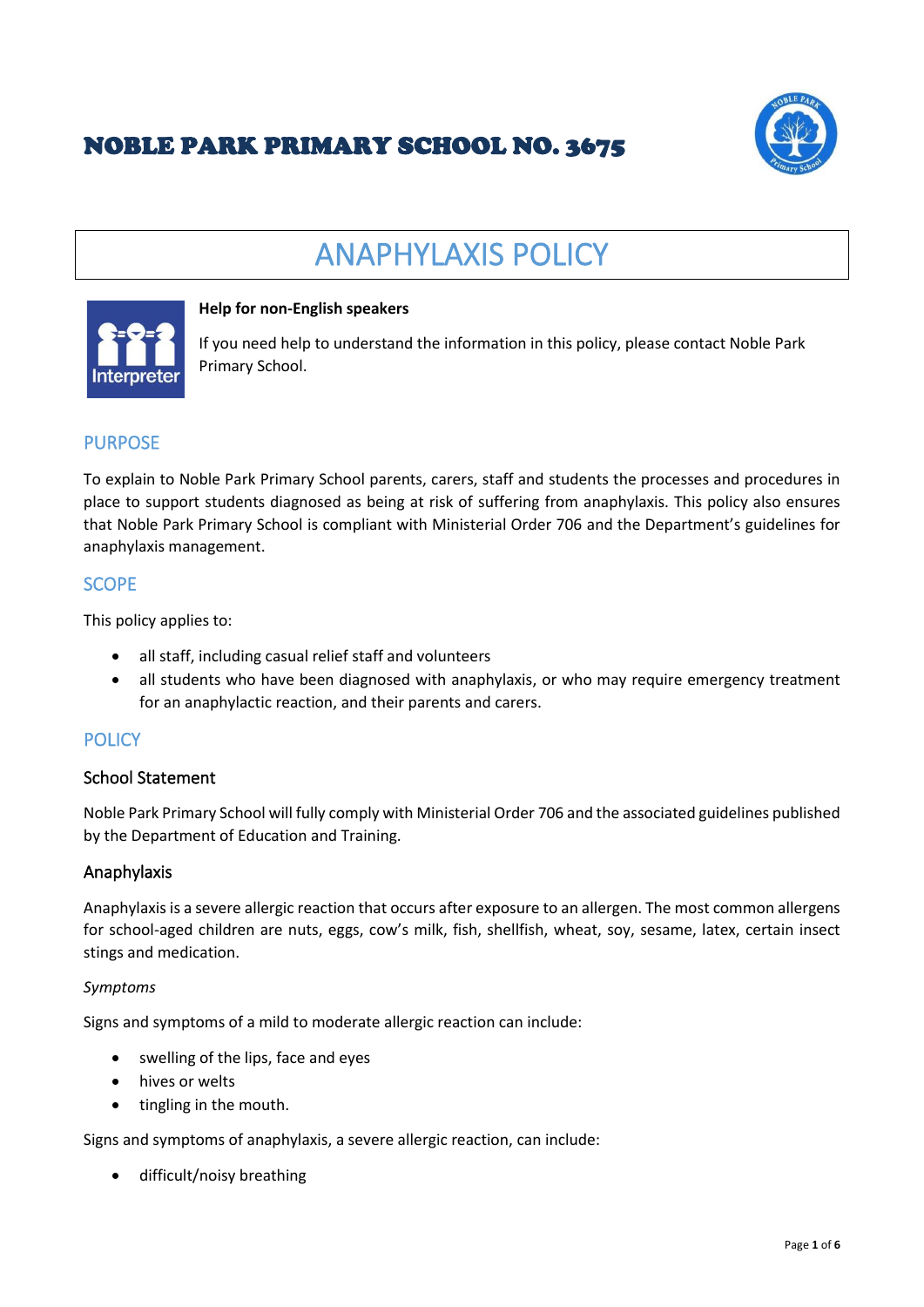- swelling of tongue
- difficulty talking and/or hoarse voice
- wheeze or persistent cough
- persistent dizziness or collapse
- student appears pale or floppy
- abdominal pain and/or vomiting.

Symptoms usually develop within ten minutes and up to two hours after exposure to an allergen, but can appear within a few minutes.

#### *Treatment*

Adrenaline given as an injection into the muscle of the outer mid-thigh is the first aid treatment for anaphylaxis.

Individuals diagnosed as being at risk of anaphylaxis are prescribed an adrenaline auto injector for use in an emergency. These adrenaline auto injectors are designed so that anyone can use them in an emergency.

#### Individual Anaphylaxis Management Plans

All students at Noble Park Primary School who are diagnosed by a medical practitioner as being at risk of suffering from an anaphylactic reaction must have an Individual Anaphylaxis Management Plan. When notified of an anaphylaxis diagnosis, the principal of Noble Park Primary School is responsible for developing a plan in consultation with the student's parents/carers.

Where necessary, an Individual Anaphylaxis Management Plan will be in place as soon as practicable after a student enrols at Noble Park Primary School and where possible, before the student's first day.

Parents and carers must:

- obtain an ASCIA Action Plan for Anaphylaxis from the student's medical practitioner and provide a copy to the school as soon as practicable
- immediately inform the school in writing if there is a relevant change in the student's medical condition and obtain an updated ASCIA Action Plan for Anaphylaxis
- provide an up-to-date photo of the student for the ASCIA Action Plan for Anaphylaxis when that Plan is provided to the school and each time it is reviewed
- provide the school with a current adrenaline auto injector for the student that has not expired;
- participate in annual reviews of the student's Plan.

Each student's Individual Anaphylaxis Management Plan must include:

- information about the student's medical condition that relates to allergies and the potential for anaphylactic reaction, including the type of allergies the student has
- information about the signs or symptoms the student might exhibit in the event of an allergic reaction based on a written diagnosis from a medical practitioner
- strategies to minimise the risk of exposure to known allergens while the student is under the care or supervision of school staff, including in the school yard, at camps and excursions, or at special events conducted, organised or attended by the school
- the name of the person(s) responsible for implementing the risk minimisation strategies, which have been identified in the Plan
- information about where the student's medication will be stored
- the student's emergency contact details
- an up to date ASCIA Action Plan for Anaphylaxis completed by the student's medical practitioner.

*Review and updates to Individual Anaphylaxis Management Plans*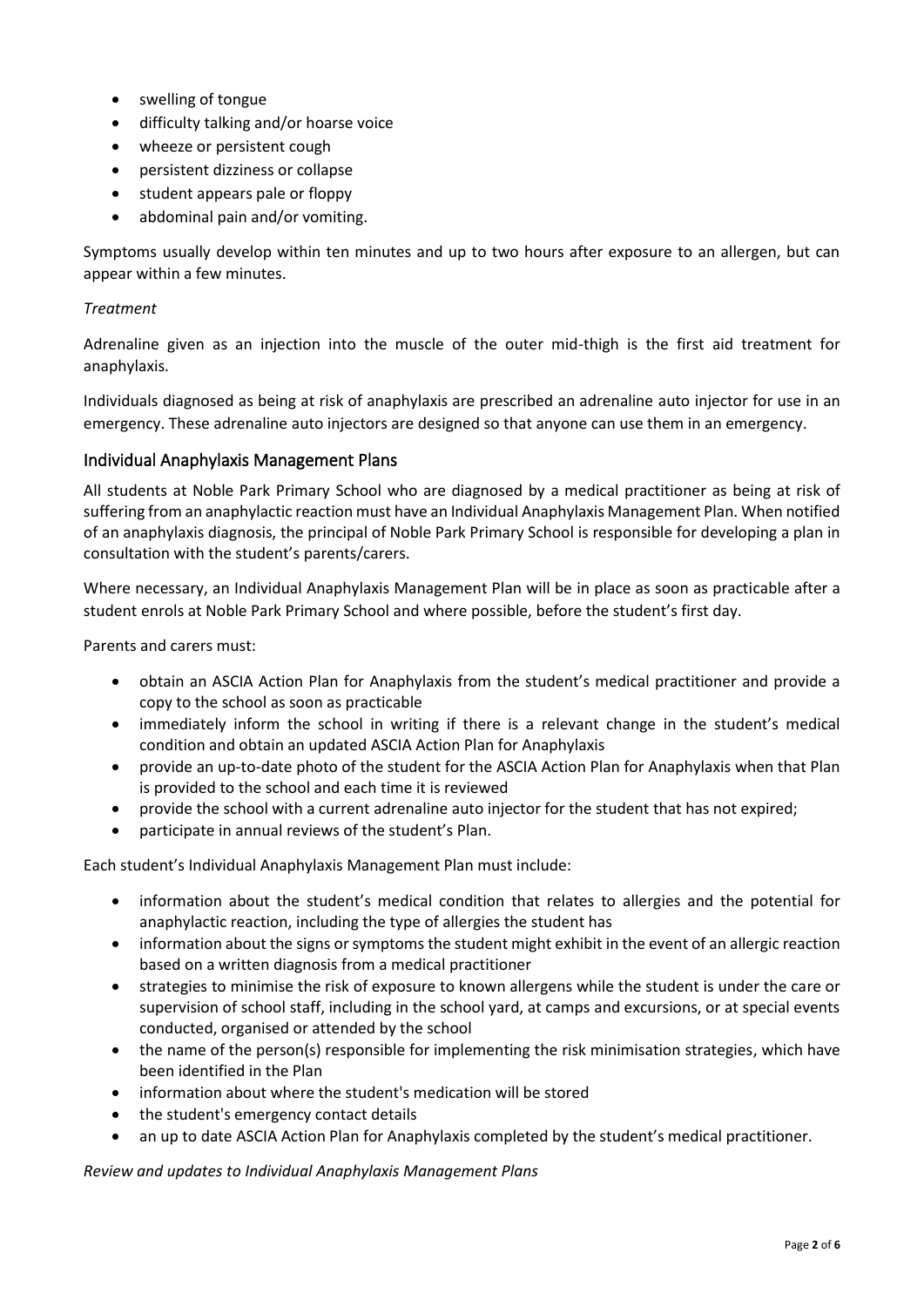A student's Individual Anaphylaxis Management Plan will be reviewed and updated on an annual basis in consultation with the student's parents/carers. The plan will also be reviewed and, where necessary, updated in the following circumstances:

- as soon as practicable after the student has an anaphylactic reaction at school
- if the student's medical condition, insofar as it relates to allergy and the potential for anaphylactic reaction, changes
- when the student is participating in an off-site activity, including camps and excursions, or at special events including fetes and concerts.

Our school may also consider updating a student's Individual Anaphylaxis Management Plan if there is an identified and significant increase in the student's potential risk of exposure to allergens at school.

#### Location of plans and adrenaline auto injectors

*A copy of each student's Individual Anaphylaxis Management Plan will be stored with their ASCIA Action Plan for Anaphylaxis at the wellness centre together with the student's adrenaline auto injector. Adrenaline auto injectors must be labelled with the student's name.*

#### Risk Minimisation Strategies

General use Epi Pens are located in our Wellness centre.

At Noble Park Primary school our teachers participate in annual Anaphylaxis training.

*To reduce the risk of a student suffering from an anaphylactic reaction at Noble Park Primary School we have put in place the following strategies:*

- *staff and students are regularly reminded to wash their hands after eating;*
- *students are discouraged from sharing food*
- *year groups will be informed of allergens that must be avoided in advance of class parties, events or birthdays*
- *a general use EpiPen will be stored at the school wellness centre.*
- *Planning for off-site activities will include risk minimisation strategies for students at risk of anaphylaxis including supervision requirements, appropriate number of trained staff, emergency response procedures and other risk controls appropriate to the activity and students attending.*

#### Adrenaline auto injectors for general use

Noble Park Primary School will maintain a supply of adrenaline auto injector for general use, as a back-up to those provided by parents and carers for specific students, and also for students who may suffer from a first time reaction at school.

Adrenaline auto injectors for general use will be stored at the wellness centre and labelled "general use".

The principal is responsible for arranging the purchase of adrenaline auto injectors for general use, and will consider:

- the number of students enrolled at Example School at risk of anaphylaxis
- the accessibility of adrenaline auto injectors supplied by parents
- the availability of a sufficient supply of auto injectors for general use in different locations at the school, as well as at camps, excursions and events
- the limited life span of adrenaline auto injectors, and the need for general use adrenaline auto injectors to be replaced when used or prior to expiry.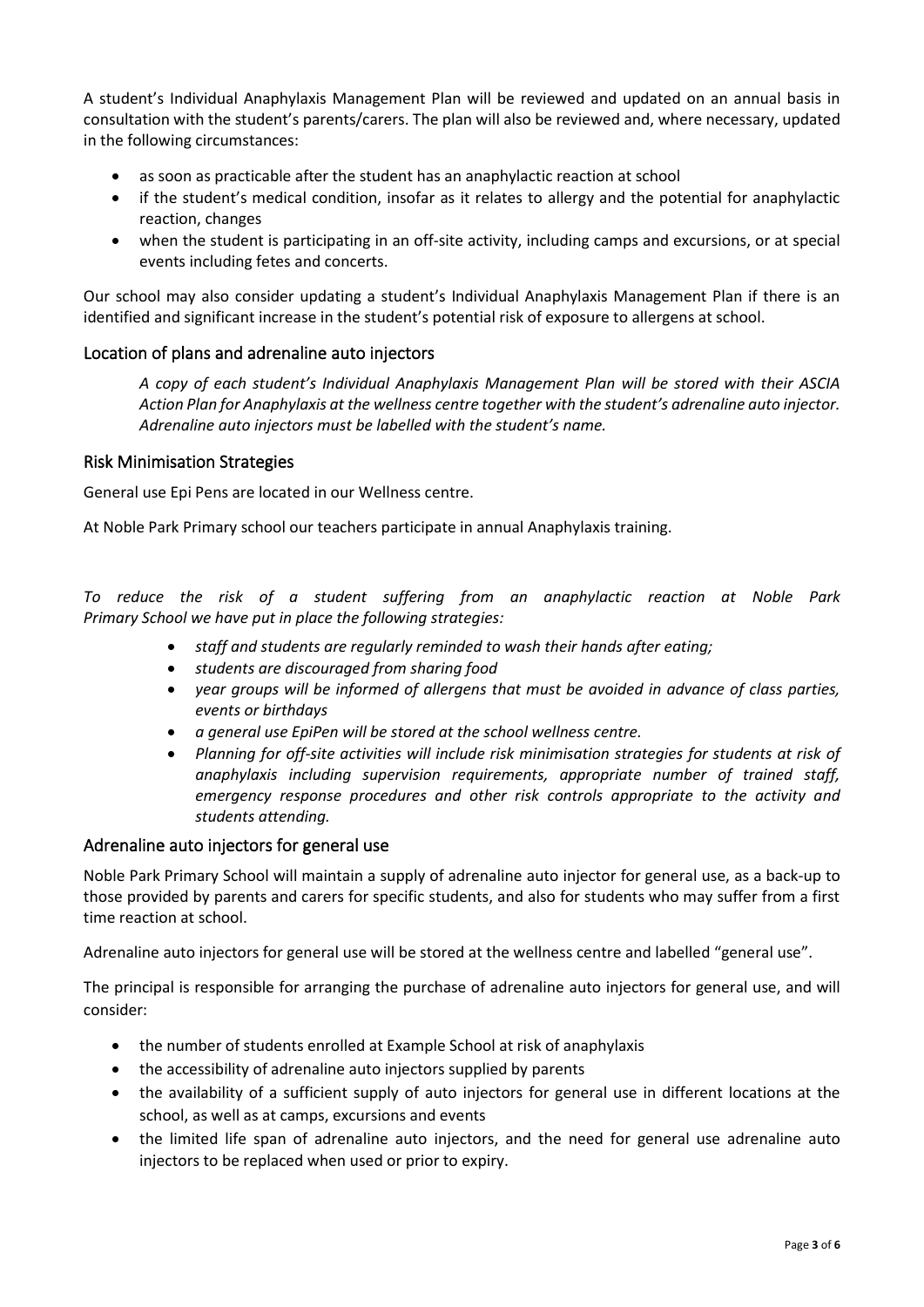### Emergency Response

In the event of an anaphylactic reaction, the emergency response procedures in this policy must be followed, together with the school's general first aid procedures, emergency response procedures and the student's Individual Anaphylaxis Management Plan.

A complete and up-to-date list of students identified as being at risk of anaphylaxis is maintained by the school Nurse Colene Farrell and stored at the Wellness centre for camps, excursions and special events, a designated staff member will be responsible for maintaining a list of students at risk of anaphylaxis attending the special event, together with their Individual Anaphylaxis Management Plans and adrenaline auto injectors, where appropriate.

If a student experiences an anaphylactic reaction at school or during a school activity, school staff must:

| <b>Step</b> | <b>Action</b>                                                                              |
|-------------|--------------------------------------------------------------------------------------------|
| 1.          | Lay the person flat<br>$\bullet$                                                           |
|             | Do not allow them to stand or walk<br>$\bullet$                                            |
|             | If breathing is difficult, allow them to sit<br>$\bullet$                                  |
|             | Be calm and reassuring<br>$\bullet$                                                        |
|             | Do not leave them alone<br>$\bullet$                                                       |
|             | Seek assistance from another staff member or reliable student to locate the<br>$\bullet$   |
|             | student's adrenaline auto injector or the school's general use auto injector, and          |
|             | the student's Individual Anaphylaxis Management Plan, stored at Wellness                   |
|             | centre and staff room.                                                                     |
|             | If the student's plan is not immediately available, or they appear to be<br>$\bullet$      |
|             | experiencing a first time reaction, follow steps 2 to 5                                    |
| 2.          | Administer an EpiPen or EpiPen Jr (if the student is under 20kg)                           |
|             | Remove from plastic container<br>$\bullet$                                                 |
|             | Form a fist around the EpiPen and pull off the blue safety release (cap)<br>٠              |
|             | Place orange end against the student's outer mid-thigh (with or without<br>$\bullet$       |
|             | clothing)                                                                                  |
|             | Push down hard until a click is heard or felt and hold in place for 3 seconds<br>$\bullet$ |
|             | Remove EpiPen<br>$\bullet$                                                                 |
|             | Note the time the EpiPen is administered<br>$\bullet$                                      |
|             | Retain the used EpiPen to be handed to ambulance paramedics along with the<br>$\bullet$    |
|             | time of administration                                                                     |
| 3.          | Call an ambulance (000)                                                                    |
| 4.          | If there is no improvement or severe symptoms progress (as described in the ASCIA          |
|             | Action Plan for Anaphylaxis), further adrenaline doses may be administered every five      |
|             | minutes, if other adrenaline auto injectors are available.                                 |
| 5.          | Contact the student's emergency contacts.                                                  |

If a student appears to be having a severe allergic reaction, but has not been previously diagnosed with an allergy or being at risk of anaphylaxis, school staff should follow steps  $2 - 5$  as above.

#### Communication Plan

This policy will be available on Noble Park Primary School's website so that parents and other members of the school community can easily access information about Noble Park Primary School's anaphylaxis management procedures. The parents and carers of students who are enrolled at Noble Park Primary Schools and are identified as being at risk of anaphylaxis will also be provided with a copy of this policy.

The principal is responsible for ensuring that all relevant staff, including casual relief staff, and volunteers are aware of this policy and Noble Park Primary School procedures for anaphylaxis management. This policy will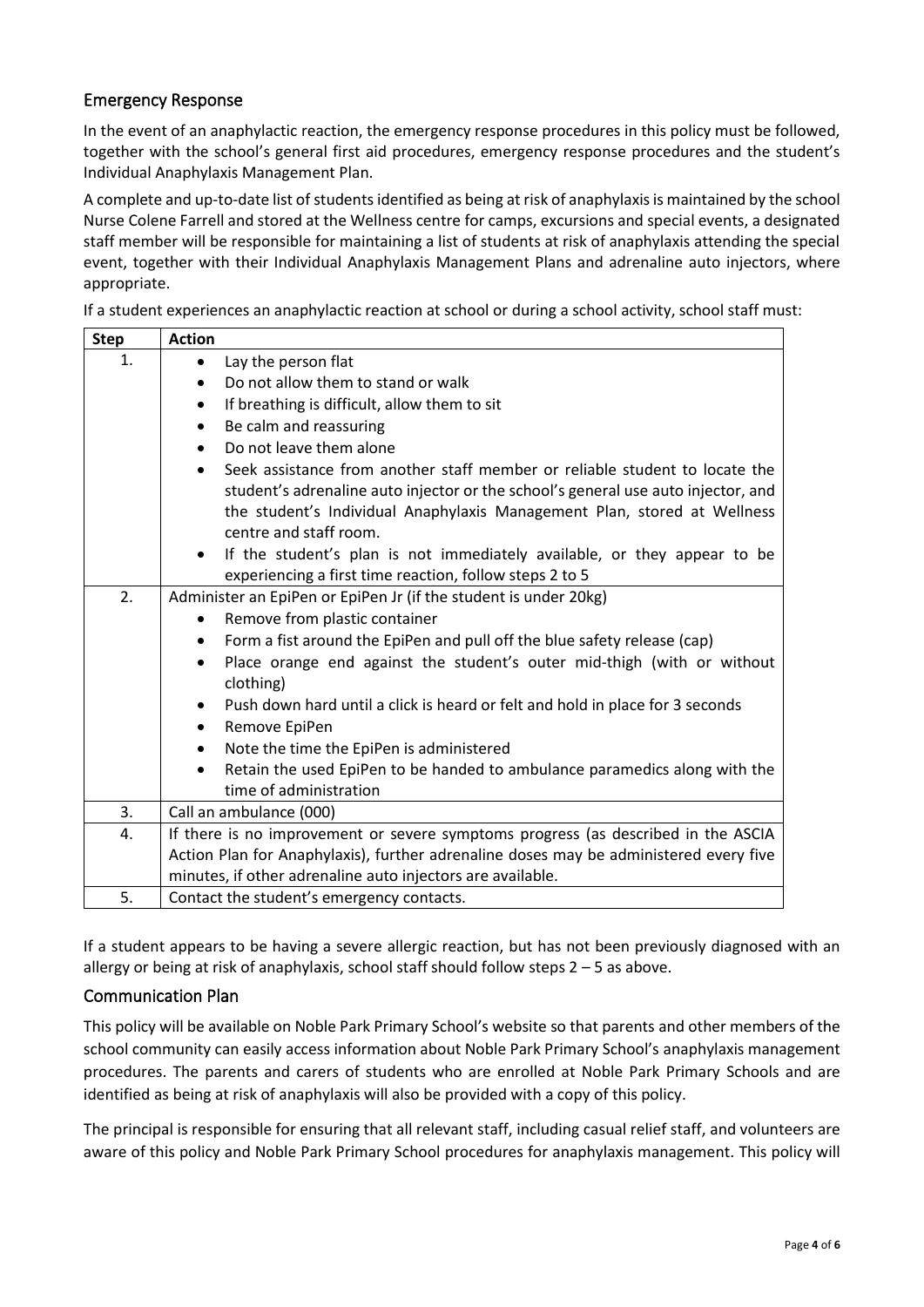be included in the staff handbook and will be included as part of the induction process for all staff including casual relief teachers, ES, and volunteers who have an anaphylactic student in their care.

The principal is also responsible for ensuring relevant staff are trained and briefed in anaphylaxis management, consistent with the Department's *Anaphylaxis Guidelines.*

## Staff training

The principal will ensure that the following school staff are appropriately trained in anaphylaxis management:

- School staff conduct training from each learning house and teachers who classes attended by students who are at risk of anaphylaxis.
	- an approved face-to-face anaphylaxis management training course in the last three years, or
	- an approved online anaphylaxis management training course in the last two years.

Noble Park Primary school uses Hero HQ training providers, courses include:

Staff are also required to attend a briefing on anaphylaxis management and this policy at least twice per year (with the first briefing to be held at the beginning of the school year), facilitated by a staff member who has successfully completed an anaphylaxis management course within the last 2 years including (Colene Farrell School Nurse) Each briefing will address:

- this policy
- the causes, symptoms and treatment of anaphylaxis
- the identities of students with a medical condition that relates to allergies and the potential for anaphylactic reaction, and where their medication is located
- how to use an adrenaline auto injector, including hands on practice with a trainer adrenaline auto injector
- the school's general first aid and emergency response procedures
- the location of, and access to, adrenaline auto injectors that have been provided by parents or purchased by the school for general use.

When a new student enrols at Noble Park Primary School who is at risk of anaphylaxis, the principal will develop an interim plan in consultation with the student's parents and ensure that appropriate staff are trained and briefed as soon as possible.

The principal will ensure that while students at risk of anaphylaxis are under the care or supervision of the school outside of normal class activities, including in the school yard, at camps and excursions, or at special event days, there is a sufficient number of school staff present who have been trained in anaphylaxis management.

## FURTHER INFORMATION AND RESOURCES

- School Policy and Advisory Guide:
	- o [Anaphylaxis](http://www.education.vic.gov.au/school/principals/spag/health/Pages/anaphylaxis.aspx)
	- o [Anaphylaxis management in schools](http://www.education.vic.gov.au/school/teachers/health/pages/anaphylaxisschl.aspx)
- Allergy & Anaphylaxis Australia: [Risk minimisation strategies](https://edugate.eduweb.vic.gov.au/edulibrary/Schools/teachers/health/riskminimisation.pdf)
- ASCIA Guidelines: [Schooling and childcare](https://allergyfacts.org.au/allergy-management/schooling-childcare)
- Royal Children's Hospital: [Allergy and immunology](https://www.rch.org.au/allergy/about_us/Allergy_and_Immunology/)

## REVIEW CYCLE AND EVALUATION